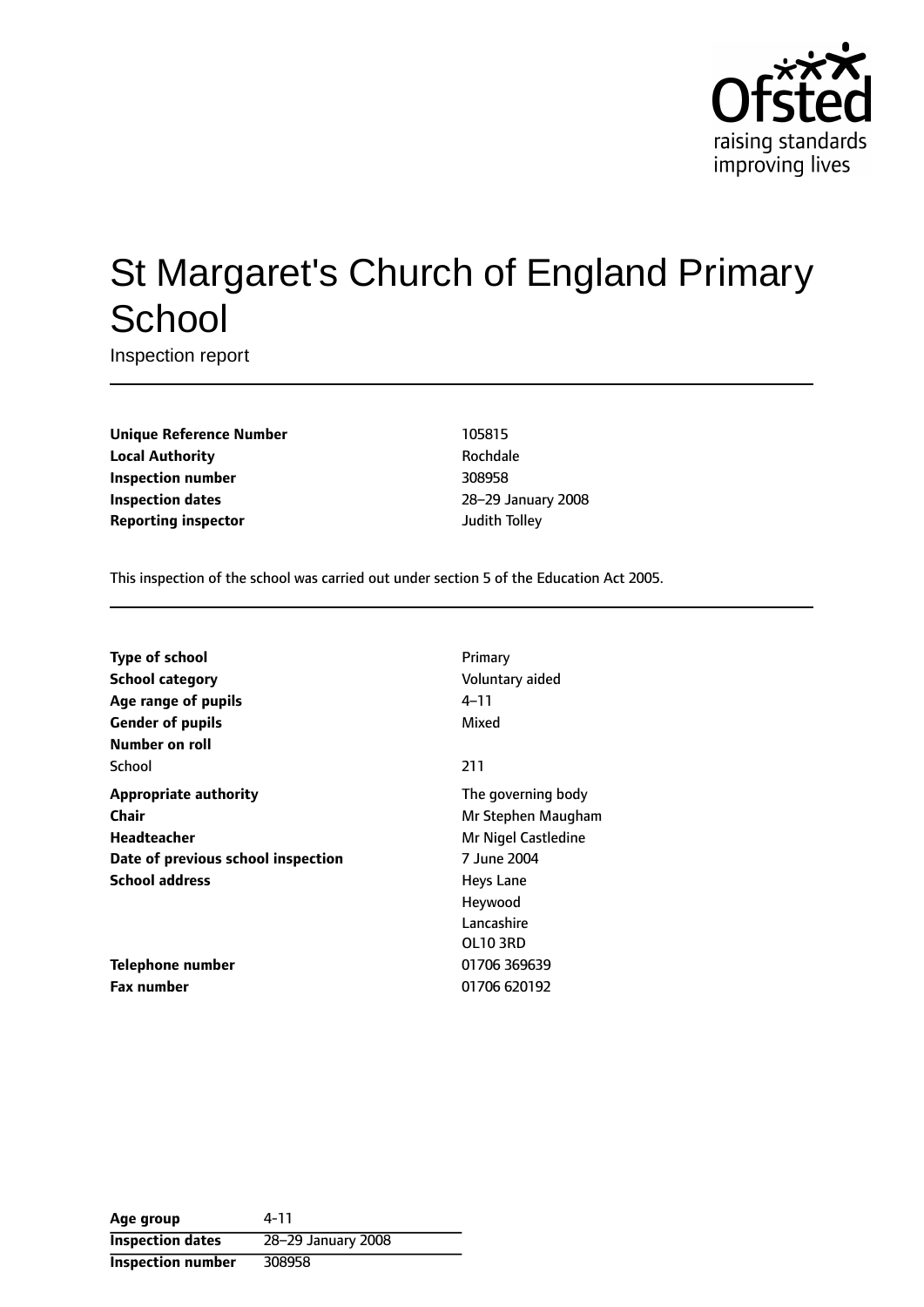© Crown copyright 2008

.

#### Website: www.ofsted.gov.uk

This document may be reproduced in whole or in part for non-commercial educational purposes, provided that the information quoted is reproduced without adaptation and the source and date of publication are stated.

Further copies of this report are obtainable from the school. Under the Education Act 2005, the school must provide a copy of this report free of charge to certain categories of people. A charge not exceeding the full cost of reproduction may be made for any other copies supplied.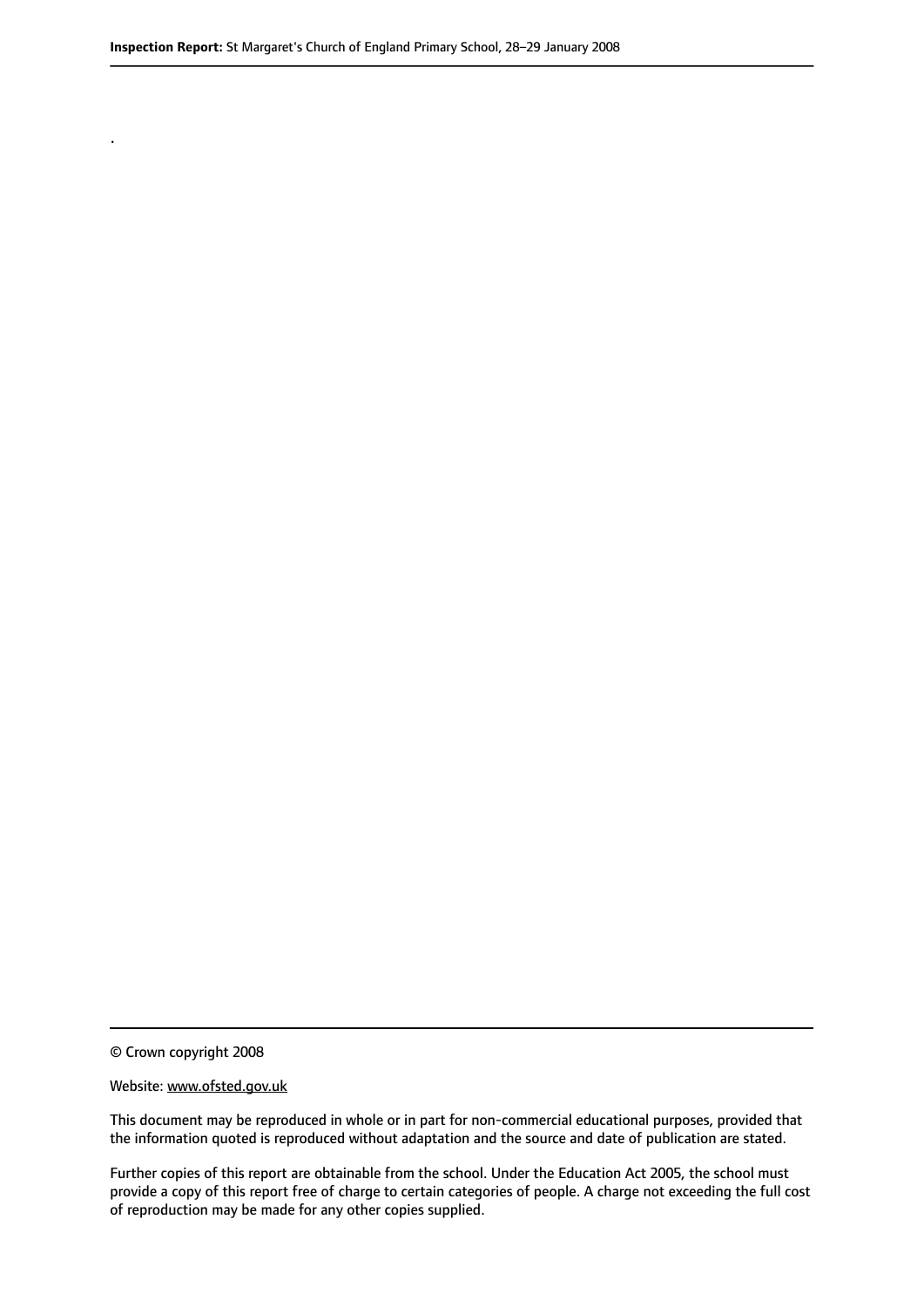# **Introduction**

The inspection was carried out by two Additional Inspectors.

#### **Description of the school**

Pupils attending St Margaret's Church of England Primary School are predominantly of White British heritage. The proportion of pupils eligible for free school meals is high. The proportion that has learning difficulties and/or disabilities is well above average. The school has the Leading Aspect Award, Activemark and Healthy Schools status. The headteacher has been in post since September 2006.

#### **Key for inspection grades**

| Grade 1 | Outstanding  |
|---------|--------------|
| Grade 2 | Good         |
| Grade 3 | Satisfactory |
| Grade 4 | Inadequate   |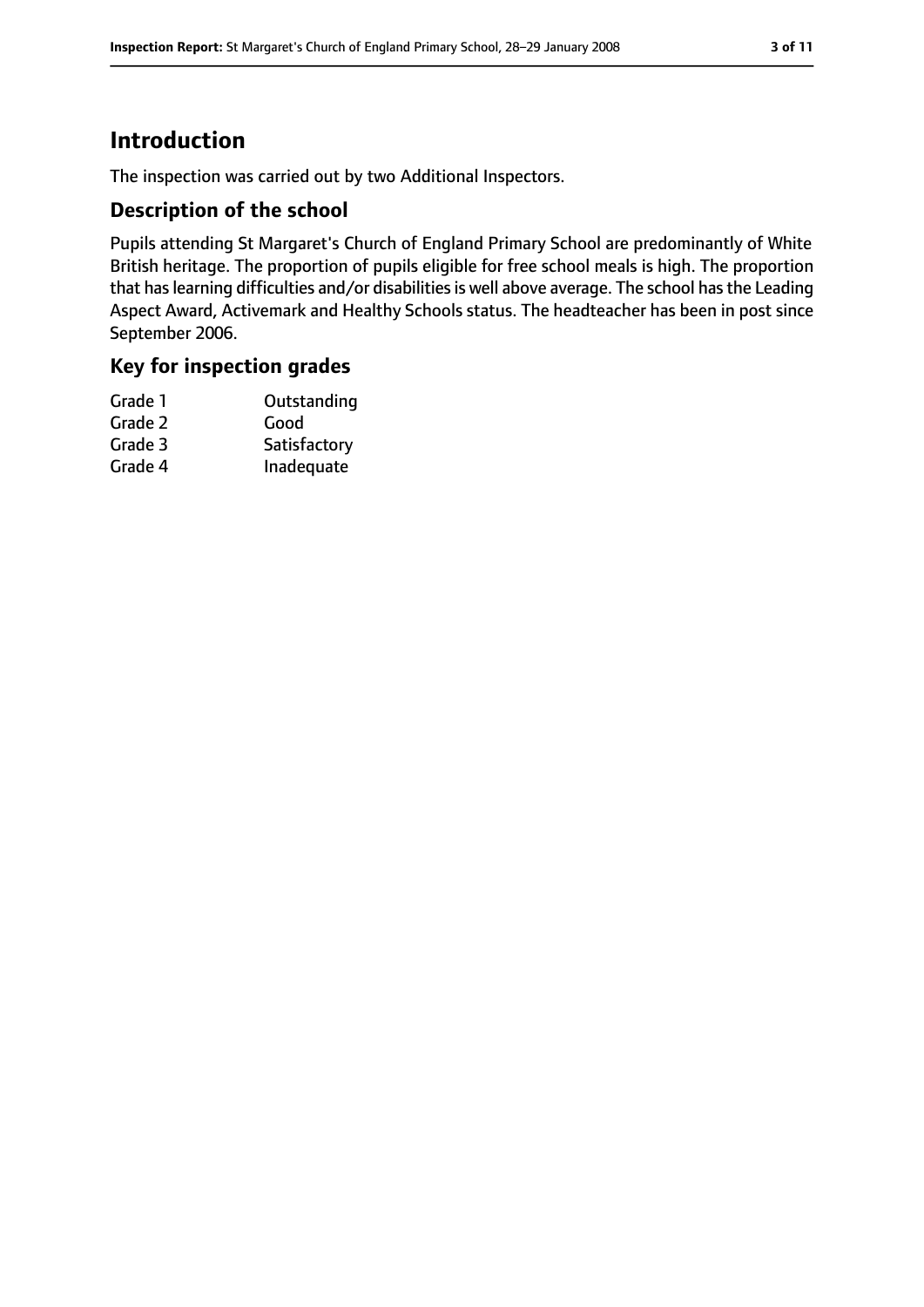# **Overall effectiveness of the school**

#### **Grade: 3**

St. Margaret's provides a satisfactory quality of education for its pupils. Pupil's personal development is good. They respond positively to the school's religious character and have a good understanding of other cultures and faiths. They take pride in their school and have good relationships with their teachers and other adults. Pupils value the opportunities they have, such as the school council and playground buddies, which enable them to take responsibility and make decisions. Behaviour is good. Much of this is because the quality of care and quidance they receive is good. The progress of individuals, including pupils with learning difficulties and/or disabilities, is closely tracked and challenging learning targets set. These targets are clearly understood by the pupils and they understand what they need to do to improve. Pupils make sensible choices about healthy living. The school follows government guidelinesto ensure pupils' safety and the safe recruitment of staff. Despite the best efforts of the school, attendance remains below average but is improving.

Pupils' achievement is satisfactory in relation to their starting points. Children join the school with skills that are below expectations for their age. By the end of Year 6, standards in English, mathematics and science are below average. In the Year 2 teacher assessments in 2007, standards were below average in mathematics, writing and reading. Actions taken by the school to raise standards are proving successful. Pupils are becoming more confident, particularly in speaking, reading and writing and this is having a significant impact upon their achievement across the curriculum. However, the full impact of these initiatives is yet to be seen in national test results at the end of Year 6.

The quality of teaching and learning is satisfactory but varies through the school. As a result, pupils' progress is uneven. Assessment information is used effectively to meet pupils' individual needs in lessons and teaching assistants provide very good support for individuals so that all pupils make satisfactory progress.

The curriculum issatisfactory. Pupils' experience is enhanced by a good range of extra-curricular activities, outside visits and outside speakers. However, opportunities for pupils to develop their skills and explore ideas for themselves through a variety of subjects are too limited.

Leadership and management are good. The headteacher provides excellent leadership and, in the relatively short time he has been at the school, he has won the confidence of parents and pupils and the commitment of staff. Governors, too, provide strong support. Teachers and other adults work effectively as a team. All staff are involved in the school's self-evaluation process and in improvement planning which is based closely upon rigorous monitoring. Swift action to improve standards over the past year has been successful, for example, in speaking, reading and writing. The school is fully aware of what needs to be done to improve standards further, for instance, in mathematics and science. There has been good improvement since the last inspection. As a result, the school has a good capacity to improve further. The school works very effectively both through the work of the mentor and with outside agencies to remove barriers to learning and to improve pupils' attitudes towards their learning.

#### **Effectiveness of the Foundation Stage**

#### **Grade: 3**

Provision in the Foundation Stage is satisfactory. When they enter school, most children have skills which are overall below what is typical for their age, with variations year on year.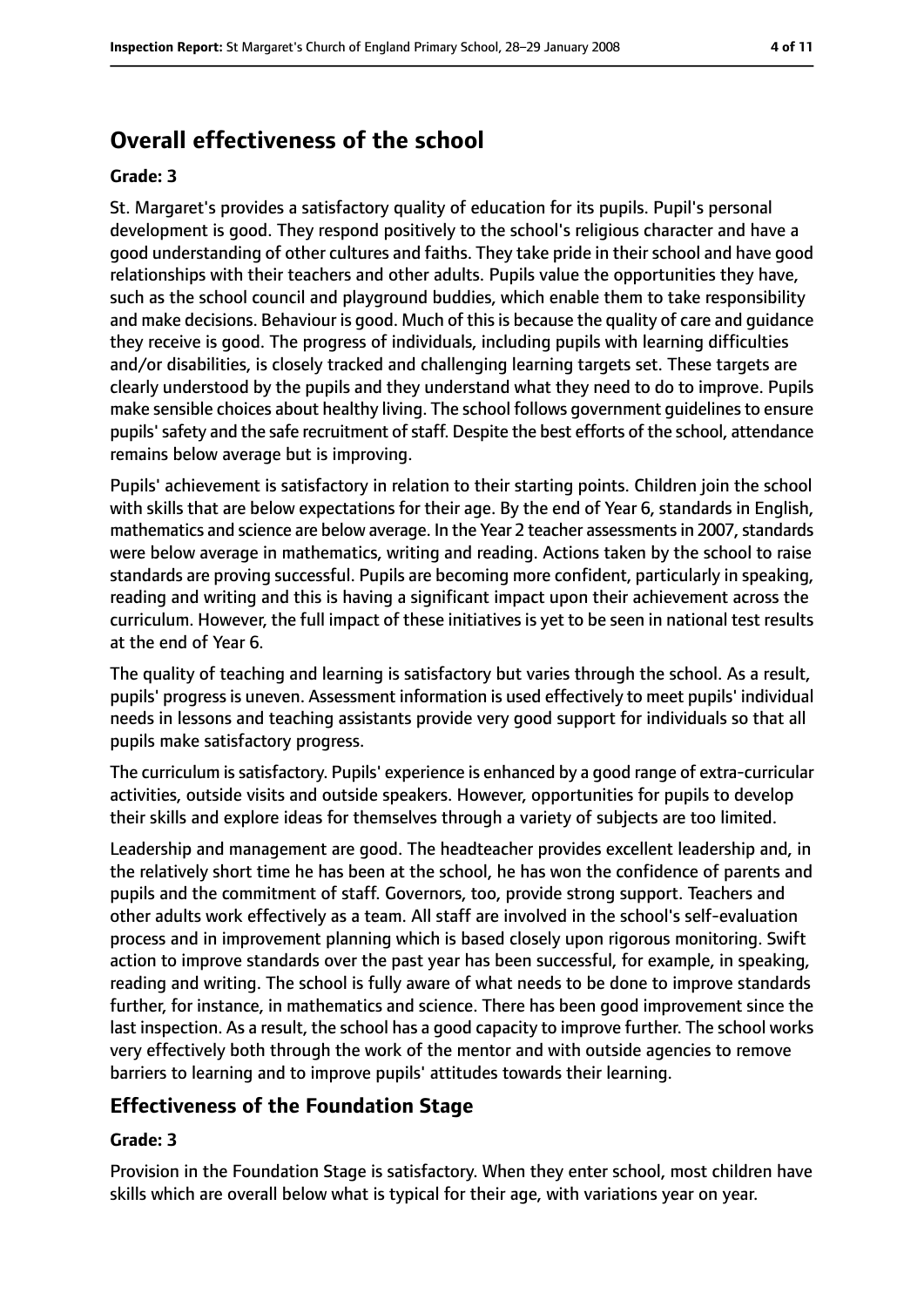Communication and social skills are well below what is expected for their age. Teaching and learning are satisfactory. Relationships are good, as a result, children behave well, work cooperatively and enjoy being atschool. High priority is given to developing children's attitudes to learning and communication and social skills. As a result of this, although their skills when they leave Reception are below those expected nationally, they make good progress in their personal and communication skills and so have a secure foundation to build on in Year 1. Children are well catered for and are helped to learn and play alongside others. They soon make good friends, treat each other with respect and become confident, happy learners. The school has effective partnerships with parents and 'special friends' are used well to welcome children to school. Satisfactory procedures to track children's progress are in place. Indoor provision is stimulating and provides a good range of opportunities for independent learning and activities children can choose themselves. Staff recognise, however, that activities are not planned as well in the outdoor area and this restricts children's opportunities to extend their skills outside in all areas of learning. Leadership and management of the Foundation Stage are good, there has been good improvement since the last inspection and planning is closely linked to priorities identified through monitoring procedures.

#### **What the school should do to improve further**

- Improve teaching and learning so that it is as least good in all classes.
- Increase opportunities for pupils to develop their skills through a variety of subjects and to explore ideas for themselves.
- Provide more outdoor activities to extend the development of children's skills in all areas of learning.

A small proportion of the schools whose overall effectiveness is judged satisfactory but which have areas of underperformance will receive a monitoring visit by an Ofsted inspector before their next section 5 inspection.

## **Achievement and standards**

#### **Grade: 3**

Achievement is satisfactory. Pupils' standards are below national expectations when they enter Year 1. Standards at the end of Year 2 and Year 6 are below average. This represents satisfactory achievement from their starting points. The school has focused upon improving standards in speaking and writing, and this has had a positive impact upon standards throughout the curriculum and upon pupils' confidence and self-esteem. Standards in writing, reading, speaking and mathematics have improved over the last year and this is now being reflected in assessments in Key Stage 1. Although this improvement is clear in pupils' work in Key Stage 2, it is yet to be realised in test results at the end of Year 6. In the national tests at the end of Year 6 in 2007 there was evidence of underachievement in English, mathematics and science. This was as a result of unsatisfactory progress over time. Inspection evidence shows that due to the positive steps taken by the leadership this is no longer the case. Pupils are very well motivated and their progress is satisfactory.

## **Personal development and well-being**

#### **Grade: 2**

Pupils' personal development, including their moral, social and cultural development is good. Pupils' behaviour around school and in lessons is good, they have positive attitudes towards their learning and good relationships with each other and with their teachers. The school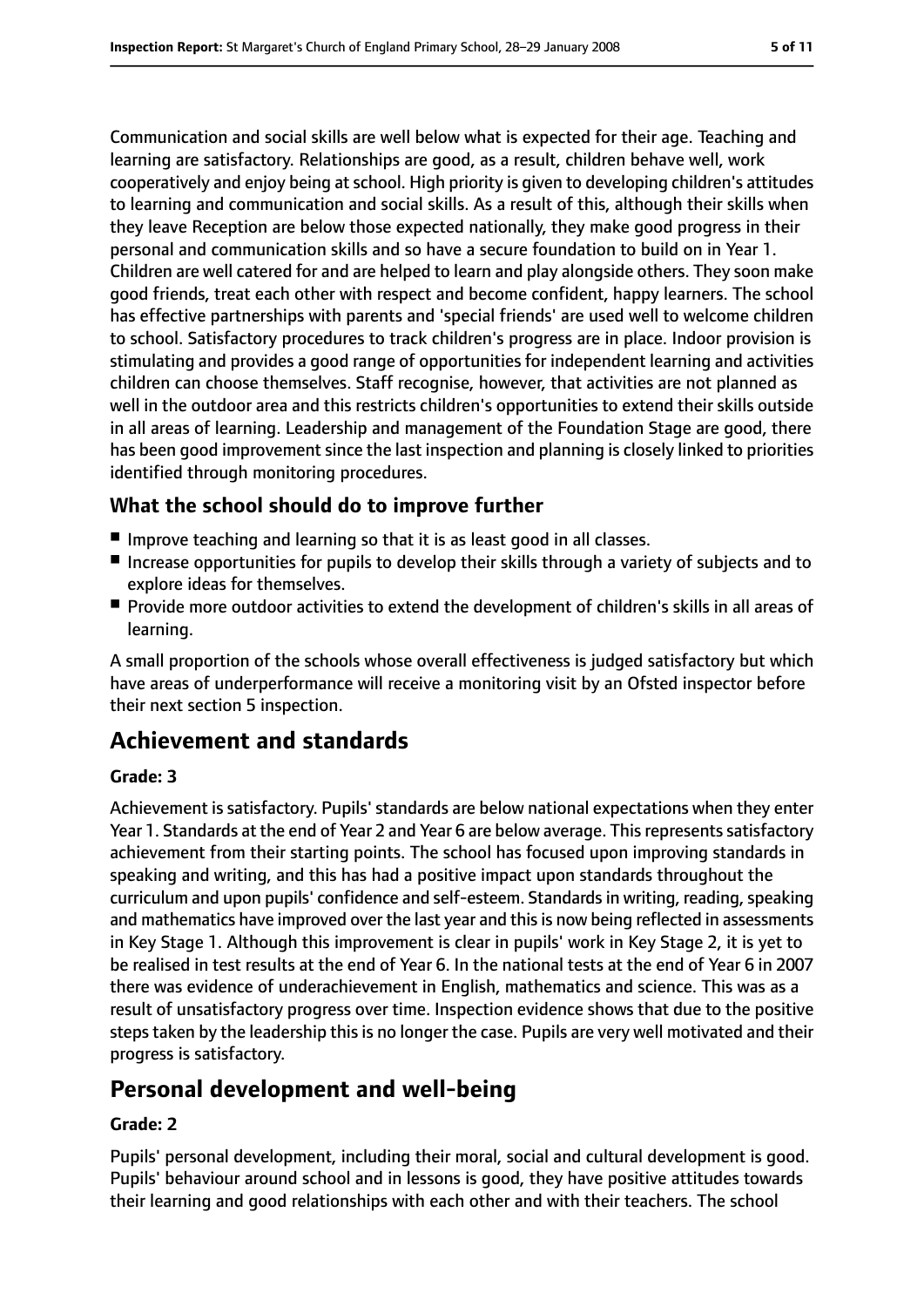successfully builds pupils' confidence and self-esteem. When pupils are given opportunities to work collaboratively in lessons, they respond well. In lessons, pupils listen attentively and concentrate on tasks set. When they are given the opportunity to discuss new ideas informally with a partner beforehand, their confidence increases and they participate enthusiastically in class discussion. However, on the few occasions when activities are led by the teacher for too long and pupils are not directly involved, some pupils find concentration difficult and become restless. Pupils have a good understanding of healthy lifestyles and know about the benefits of healthy eating and regular physical exercise. Their contribution to the school and the wider community is good with buddying and 'special friends' systems in place and pupils leading 'Freddy Fit' activities. They are involved in Church activities and a range of sporting events.

# **Quality of provision**

#### **Teaching and learning**

#### **Grade: 3**

Teaching and learning varies considerably from one class to another; some teaching is outstanding. In the best lessons, presentations are very clear so that pupils rapidly understand new ideas. Activities are interesting and fun and immediately engage pupils. Tasks are well sequenced so that pupils build effectively on what has gone before. Pupils make most progress when they are given the opportunity to investigate ideas for themselves or to discuss their ideas with a partner. In some lessons opportunities are missed to do this and, in others, steps in learning are sometimes missing so that some pupils struggle to complete tasks set. In all lessons teaching assistants give very good support to lower-attaining pupils and those pupils with learning difficulties and/or disabilities. This enables these pupils to participate confidently in whole-class activities and to complete tasks successfully.

#### **Curriculum and other activities**

#### **Grade: 3**

Since the last inspection, the balance of time allocated to subjects has been improved to enable in depth coverage of the National Curriculum. Most teachers plan work that is interesting and enjoyable, however, pupils do not always get the chance to practise and apply their skills, for example, of investigation, reading and writing, through exploring other areas of the curriculum. A recent focus on writing with a common approach using new writing methods is helping to accelerate pupils' progress. Similarly, the emphasis on increasing opportunities for pupils to practice speaking skills in lessons is having a positive impact upon both standards and pupils' confidence. Since the previous inspection, provision in information and communication technology (ICT) has improved and an opportunity to use these skills within other lessons is satisfactory. A good programme of personal, social, health and citizenship education prepares pupils well for future challenges in life. Pupils in Key Stage 2 also have the opportunity to learn French. Each day begins with enjoyable and stimulating 'Freddy Fit' activities and, consequently, pupils start the day with a positive attitude to their learning. Pupils also appreciate the good range of clubs and extra-curricular activities as well as additional opportunities, for example, to work with artists and designers.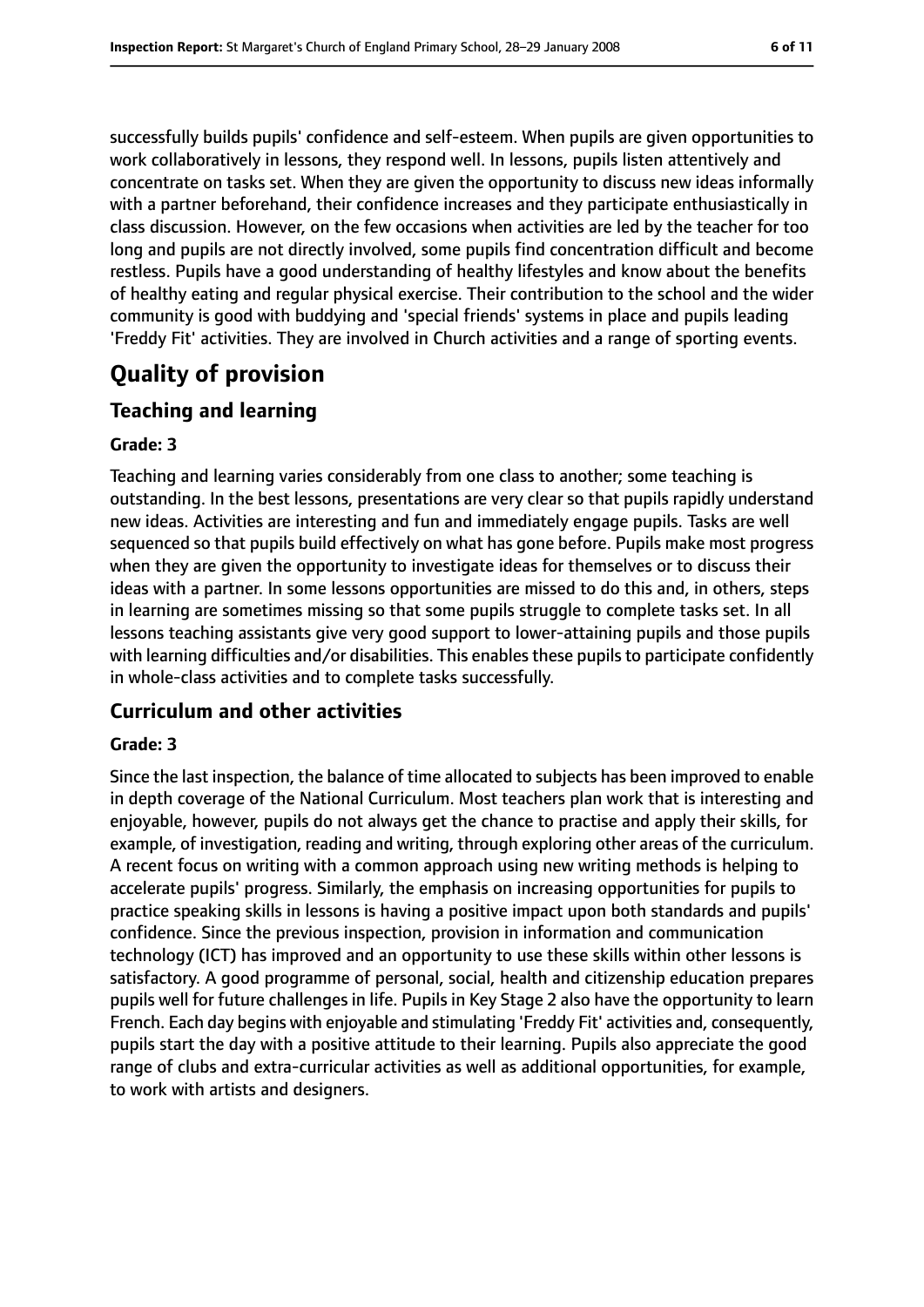#### **Care, guidance and support**

#### **Grade: 2**

This is a caring school and the staff know the pupils well. They provide a very supportive and encouraging atmosphere in which pupils feel safe. Pupils feel confident that any incidents of bullying are dealt with swiftly and effectively. The school works well with outside agencies to overcome barriers to pupils' learning. Pupils feel secure in the knowledge that staff are there to listen to them and help if problems arise. Skilled and effective teaching assistants support pupils with learning difficulties and/or disabilities well and boost their self-esteem so that they can learn successfully alongside their classmates. Parents are very confident that their children are well looked after. Academic progress is tracked rigorously throughout their time in school and pupils have individual learning targets to work towards which are shared with parents. Marking of work is satisfactory. In the best examples, it is constructive and helps pupils identify what they need to do to improve further. Induction to the school is good and the school's links with the high schools ensure a smooth transition to the next stage of learning.

## **Leadership and management**

#### **Grade: 2**

Leadership and management are good. The school's own evaluation of its progress is accurate and the headteacher and senior leadership team have a very clear vision of the way forward. The school's action taken to improve standards has been successful and there is evidence that standards have improved across the school. This is already evident in test results at the end of Year 2 and in pupils' work. However, its full impact is yet to be seen in test results at the end of Year 6. All staff work effectively together and play a full part in the school's self-evaluation and planning processes. Roles and responsibilities are clear. Rigorous monitoring systems are now in place, pupils' progress is tracked closely and appropriately challenging targets set. Effective training and support have been provided where necessary in order to improve provision. Governors are now very well informed, play a full part in the life of the school and act effectively as critical friends.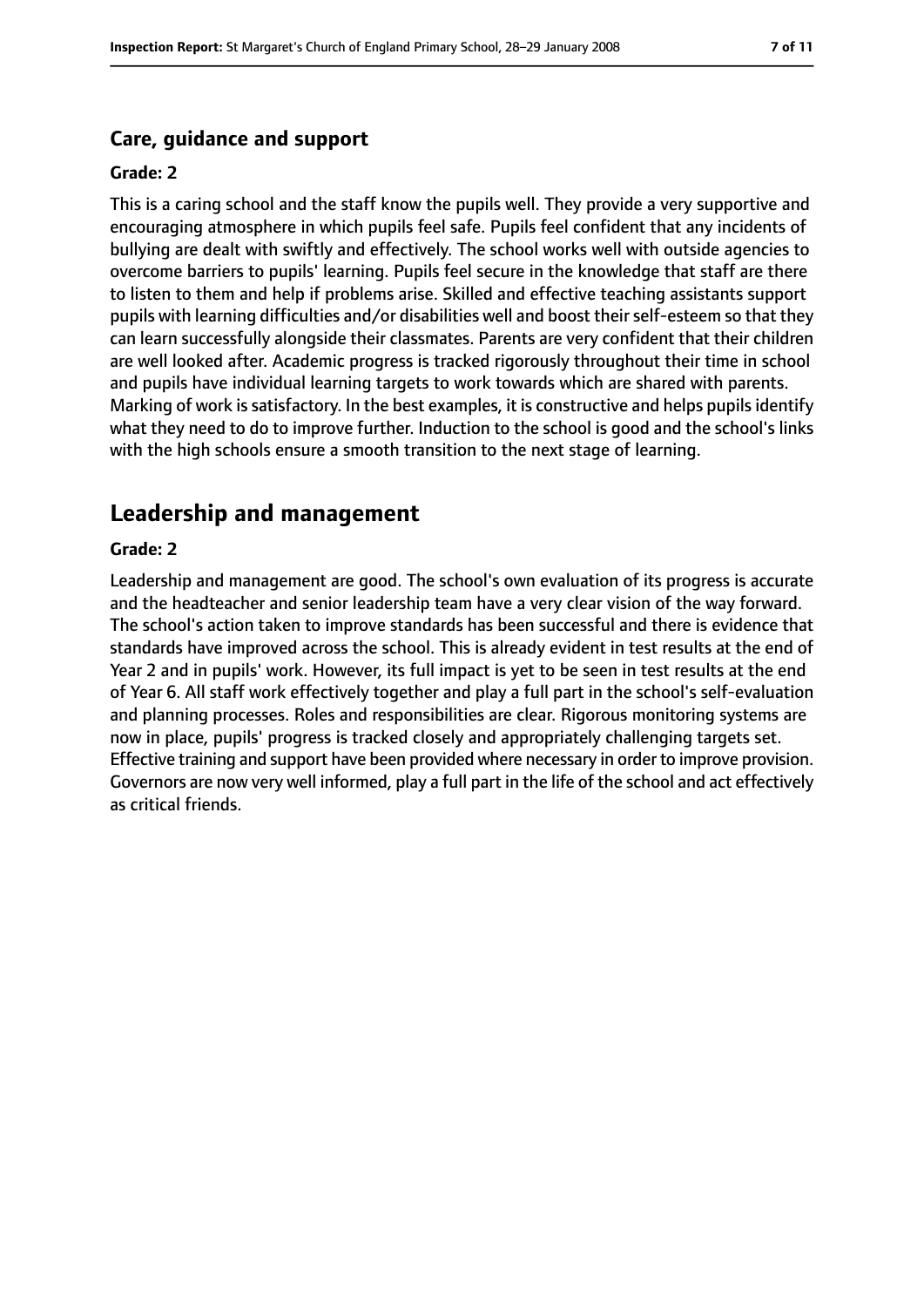**Any complaints about the inspection or the report should be made following the procedures set out in the guidance 'Complaints about school inspection', which is available from Ofsted's website: www.ofsted.gov.uk.**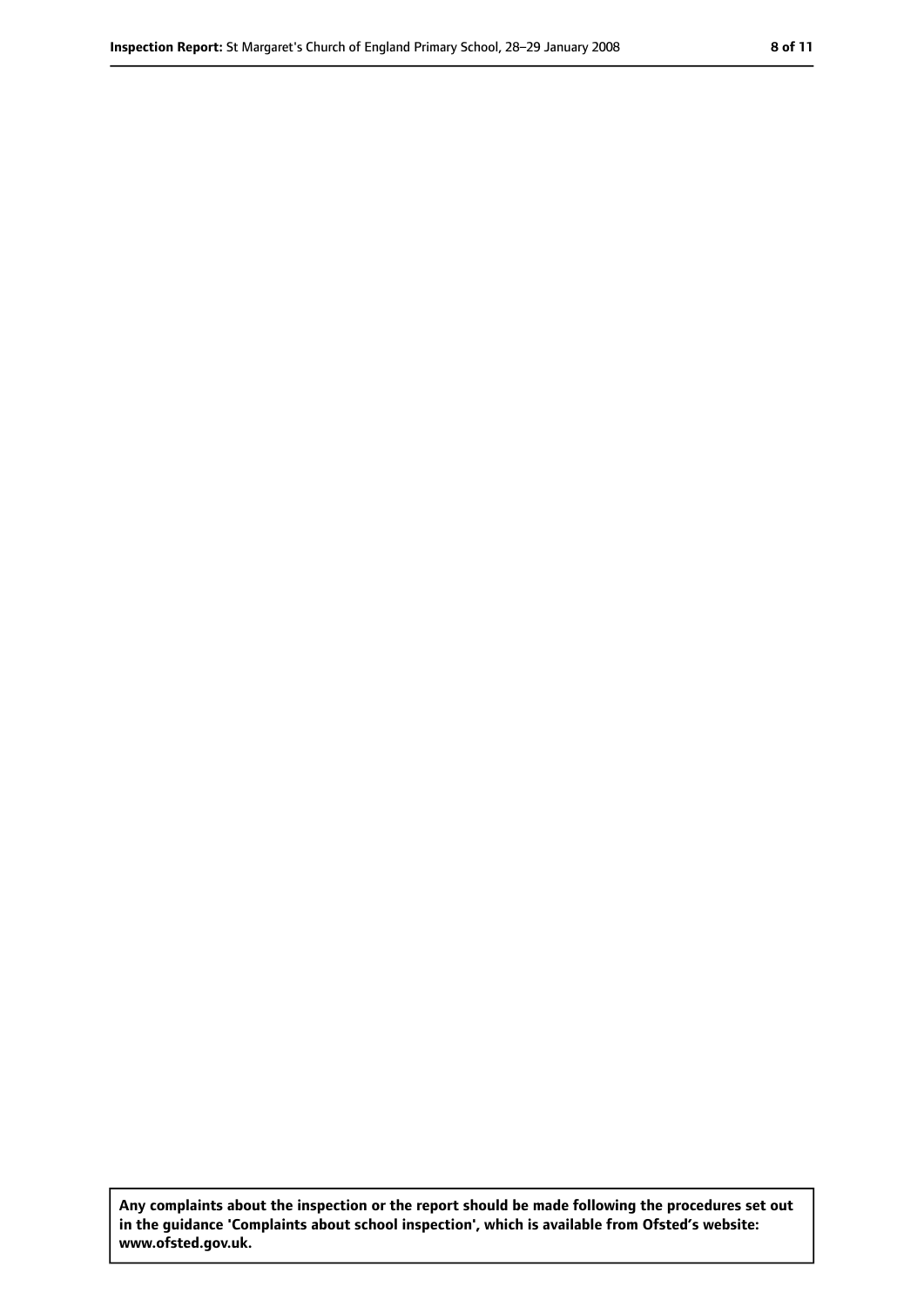# **Inspection judgements**

| $^{\backprime}$ Key to judgements: grade 1 is outstanding, grade 2 good, grade 3 satisfactory, and | School         |
|----------------------------------------------------------------------------------------------------|----------------|
| arade 4 inadequate                                                                                 | <b>Overall</b> |

## **Overall effectiveness**

| How effective, efficient and inclusive is the provision of education, integrated<br>care and any extended services in meeting the needs of learners? |     |
|------------------------------------------------------------------------------------------------------------------------------------------------------|-----|
| Effective steps have been taken to promote improvement since the last<br>inspection                                                                  | Yes |
| How well does the school work in partnership with others to promote learners'<br>well-being?                                                         |     |
| The effectiveness of the Foundation Stage                                                                                                            |     |
| The capacity to make any necessary improvements                                                                                                      |     |

#### **Achievement and standards**

| How well do learners achieve?                                                                               |  |
|-------------------------------------------------------------------------------------------------------------|--|
| The standards <sup>1</sup> reached by learners                                                              |  |
| How well learners make progress, taking account of any significant variations between<br>groups of learners |  |
| How well learners with learning difficulties and disabilities make progress                                 |  |

## **Personal development and well-being**

| How good is the overall personal development and well-being of the<br>learners?                                  |  |
|------------------------------------------------------------------------------------------------------------------|--|
| The extent of learners' spiritual, moral, social and cultural development                                        |  |
| The extent to which learners adopt healthy lifestyles                                                            |  |
| The extent to which learners adopt safe practices                                                                |  |
| How well learners enjoy their education                                                                          |  |
| The attendance of learners                                                                                       |  |
| The behaviour of learners                                                                                        |  |
| The extent to which learners make a positive contribution to the community                                       |  |
| How well learners develop workplace and other skills that will contribute to<br>their future economic well-being |  |

## **The quality of provision**

| How effective are teaching and learning in meeting the full range of the<br>learners' needs?          |  |
|-------------------------------------------------------------------------------------------------------|--|
| How well do the curriculum and other activities meet the range of needs<br>and interests of learners? |  |
| How well are learners cared for, guided and supported?                                                |  |

#### **Annex A**

 $^1$  Grade 1 - Exceptionally and consistently high; Grade 2 - Generally above average with none significantly below average; Grade 3 - Broadly average to below average; Grade 4 - Exceptionally low.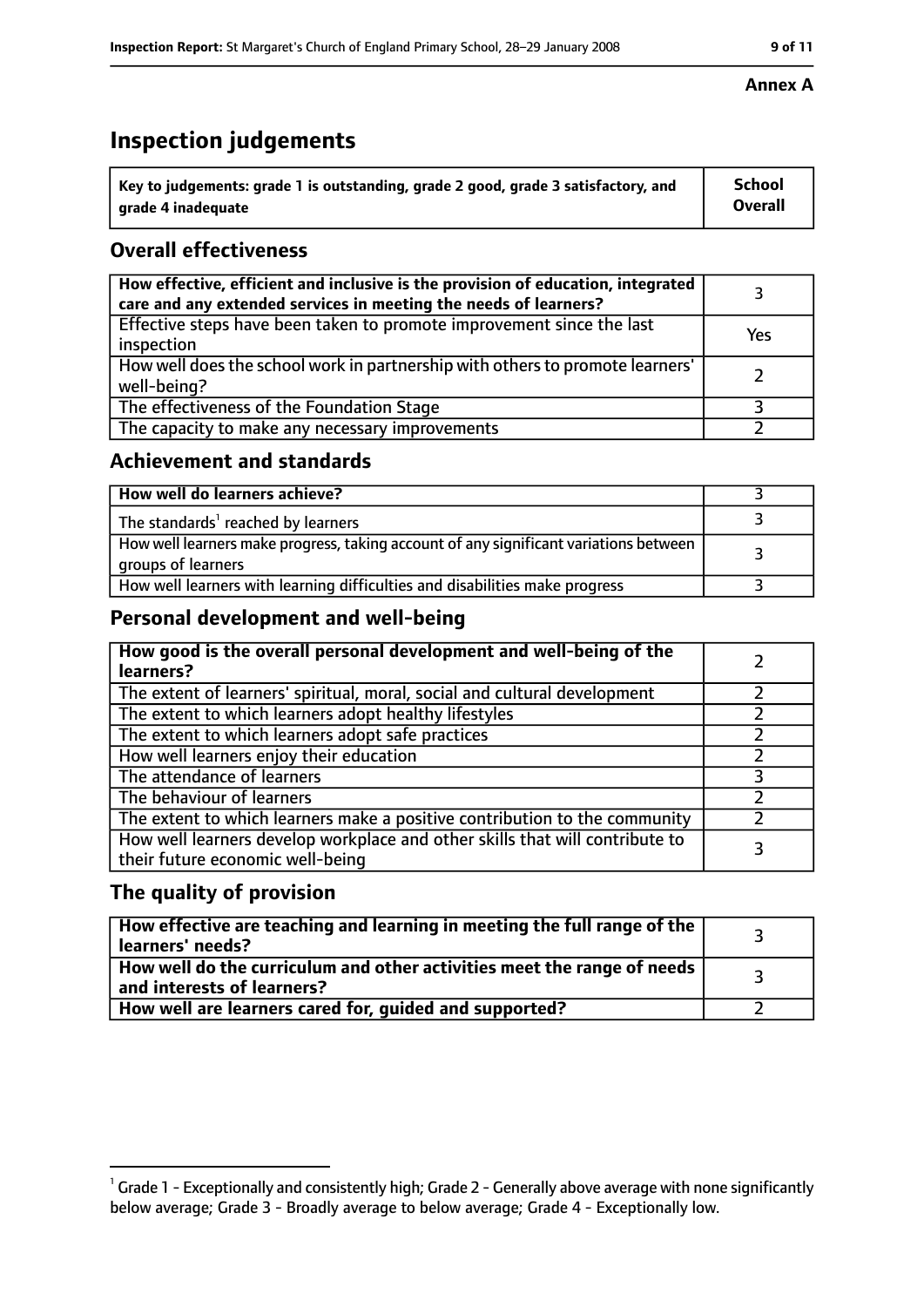#### **Annex A**

# **Leadership and management**

| How effective are leadership and management in raising achievement<br>and supporting all learners?                                              |           |
|-------------------------------------------------------------------------------------------------------------------------------------------------|-----------|
| How effectively leaders and managers at all levels set clear direction leading<br>to improvement and promote high quality of care and education |           |
| How effectively leaders and managers use challenging targets to raise standards                                                                 |           |
| The effectiveness of the school's self-evaluation                                                                                               |           |
| How well equality of opportunity is promoted and discrimination tackled so<br>that all learners achieve as well as they can                     |           |
| How effectively and efficiently resources, including staff, are deployed to<br>achieve value for money                                          | 3         |
| The extent to which governors and other supervisory boards discharge their<br>responsibilities                                                  |           |
| Do procedures for safequarding learners meet current government<br>requirements?                                                                | Yes       |
| Does this school require special measures?                                                                                                      | <b>No</b> |
| Does this school require a notice to improve?                                                                                                   | No        |